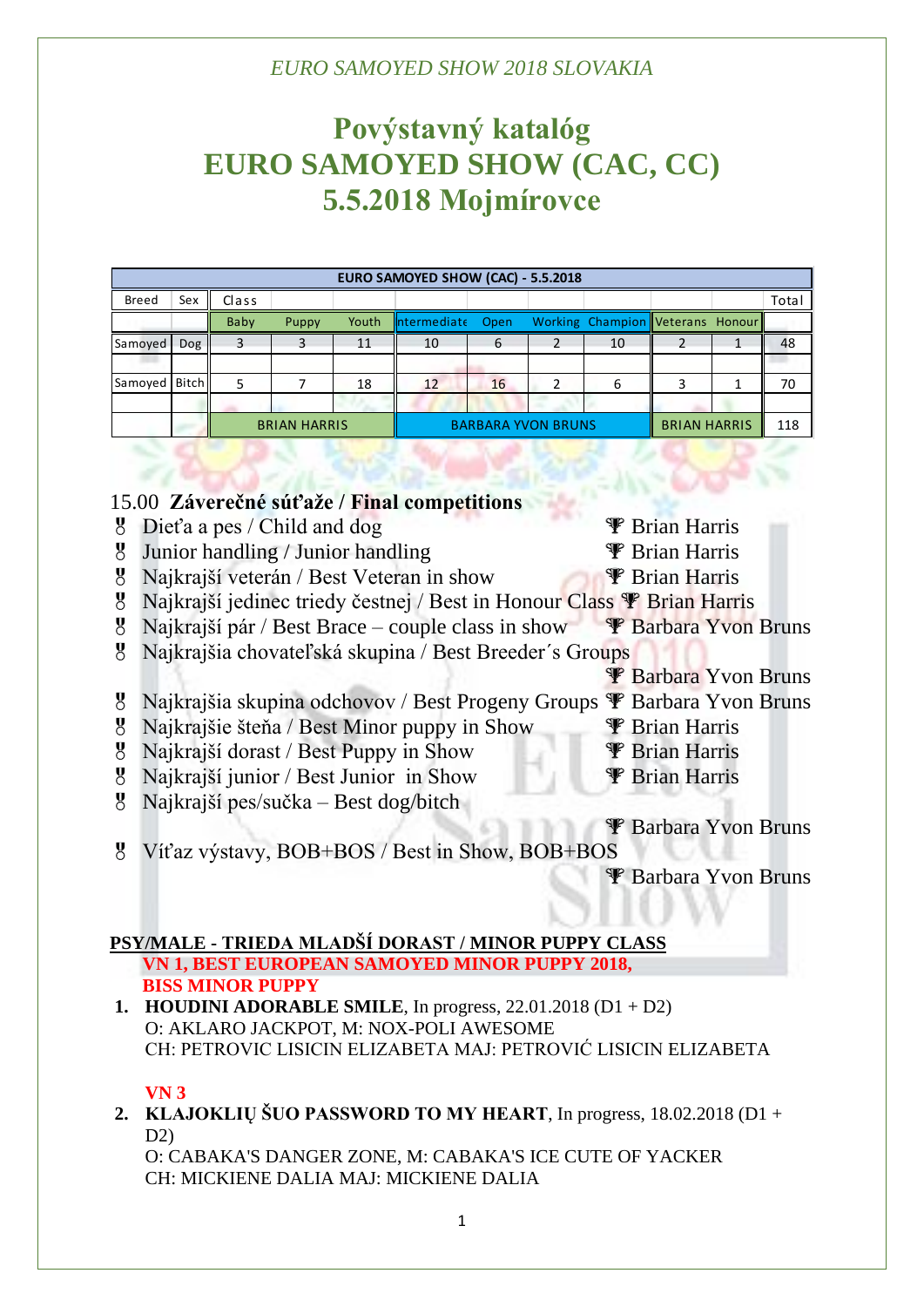### **VN 2, 4. BISS MINOR PUPPY**

**3. SNIEGO ELFAS AUTUMN'S OCEAN OF MY DREAMS**, LŠVK SA 0664/18,  $24.11.2017$  (D1 + D2) O: RADOST ZHIZNI GOLDEN TICKET, M: FREYJA LEIF IZ SEVERNOY YARANGI CH: RUMSAITE DALIA MAJ: RUMSAITE DALIA

## **PSY/MALE - TRIEDA DORASTU / PUPPY CLASS**

 **N**

**4. UNLIMITED SMILING ORLEANSNOW**, CMKU/S/2916/17, 05.11.2017 (D1 + D2: TRIEDA DORASTU / PUPPY CLASS)

O: MATYELLA BABY WIZARD HOUDINI, M: JOY JUST BETWEEN YOU AND ME VIDNAVSKÁ ZÁŘE

CH: LUXOVÁ MARCELA MAJ: EVSEEVA LARISA

## **VN 2, 4. BISS PUPPY**

**5. ATREVIDAS ALBOR LA TORRE ROJA**, SPKP 646, 14.09.2017 (D2) O: OCEAN TWILIGHT YOSHI AND US, M: DAYDREAM DAKOTA XSARA'S **HOPE** CH: PETRUŠOVÁ VERONIKA MAJ: POLIAKOVÁ MÁRIA

**VN 1, BEST EUROPEAN SAMOYED PUPPY 2018, BISS PUPPY 6. GLAMOROUS JAZZ CARPATHIAN WHITE SMILE**, SPKP 662, 10.10.2017 (D1

 $+ D2$ O: NIKARA DIAMOND DANCER, M: RADOST ZHIZNI INCREDIBLE HEART **BREAKER** 

CH: HENČELOVA PETRA MAJ: CELARC PERCIC MATEJKA

## **PSY/MALE - TRIEDA MLADÝCH / JUNIOR CLASS V 3**

**7. AKLARO KAUNAS**, JR 73427 Sam, 03.08.2017 (D1 + D2) O: KLAJOKLIU ŠUO YOU ROCK MY WORLD, M: SMILING SNOWBALL LUMINOUS PORTIA CH: NECIC SLADJANA MAJ: NECIC SLADJANA

## **VD**

**8. AKLARO KING OF SHOWS**, JR 73426 Sam, 03.08.2017 (D1 + D2) O: KLAJOKLIU ŠUO YOU ROCK MY WORLD, M: SMILING SNOWBALL LUMINOUS PORTIA CH: NECIC SLADJANA MAJ: NECIC SLADJANA

**V**

**9. CENTAURUS SLOVAK SAMMY**, SPKP 636, 05.07.2017 (D2) O: CURIOUS CYRANO XSARA´S HOPE, M: ANGIE Z JEČMÍNKOVA KRÁLOVSTVÍ CH: PIATKOVÁ ŠÁRKA MAJ: SOLÁR RENÉ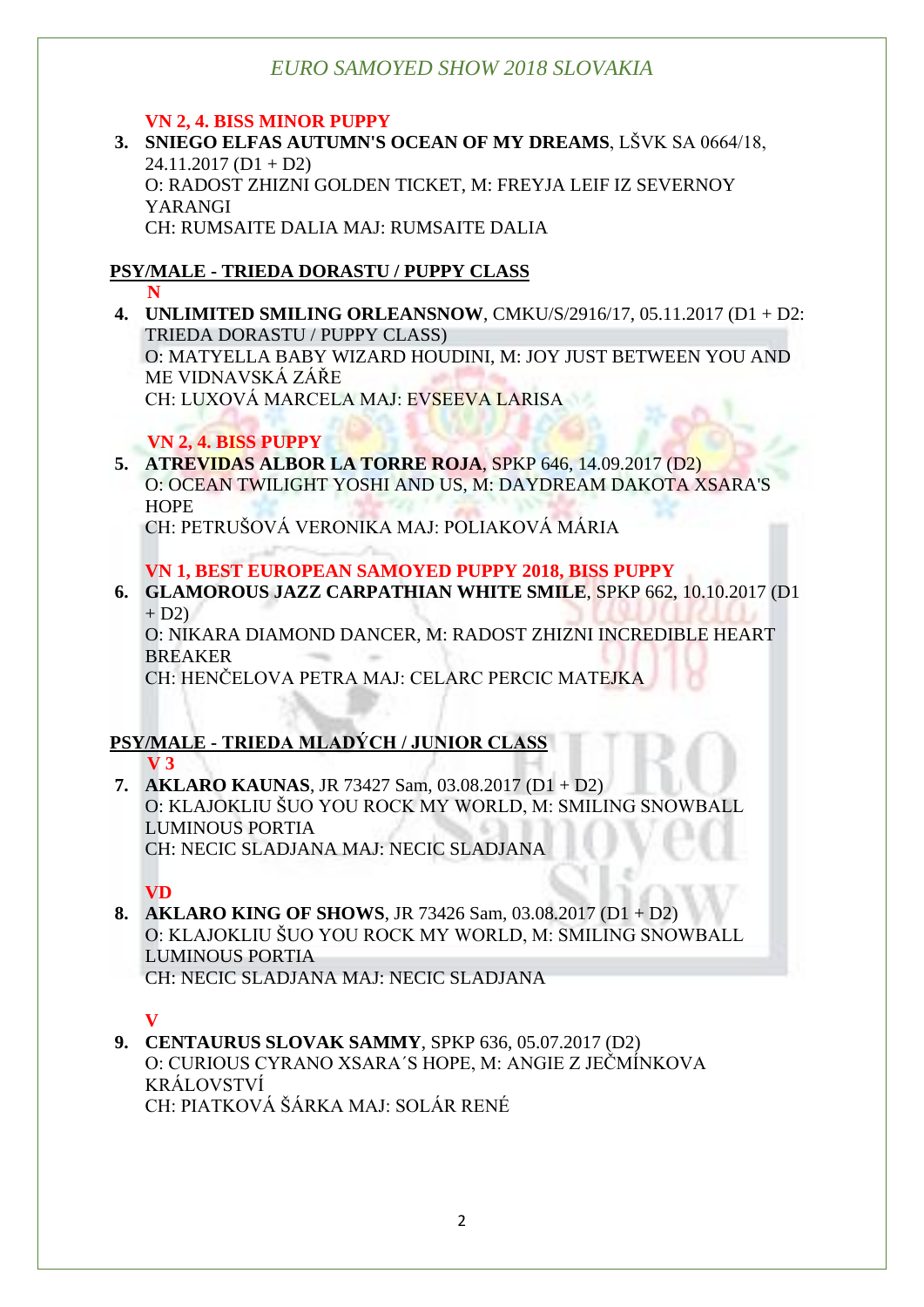#### **VD**

**10. KLAJOKLIŲ ŠUO OLYMPUS GRAND STRIKER**, LŠVK SA 0607/17, 22.05.2017  $(D1 + D2)$ 

O: SMILIESAM STRIKER HOME, M: KLAJOKLIŲ ŠUO YOU ARE MY **TREASURE** 

CH: MICKIENĖ DALIA MAJ: DROZDOVA-STATKEVIČIENĖ MARGARITA

## **VD**

**11. MAŽOJI LOKĖ IMMORTAL COURAGE**, LŠVK Sa 0599/17, 06.05.2017 (D1 + D2) O: KLAJOKLIŲ ŠUO DEBRAD OF BENJI, M: SMILING MIRACLE BASIC **INSTINCT** CH: BAUŠIENĖ NOMEDA MAJ: BAUŠIENĖ NOMEDA

## **V 1, CC, CAJC, BEST EUROPEAN SAMOYED JUNIOR 2018, BISS JUNIOR**

**12. MISHKA NA SEVERE DIKIY MIOD**, SPKP 644, 26.06.2017 (D1 + D2) O: SMILING SNOWBALL MOON WALK, M: POLKA TEDI BEAR IZ MOSKOVSKOY METELY CH: RYKUN IRINA MAJ: MÚDRA EMÍLIA

## **V**

**13. MOMO MATHIAS AIASKIMA**, SPKP 643, 19.05.2017 (D1 + D2) O: KAMERON KIRK WINTER QUEEN, M: GRACEKELLY AIASKIMA CH: PEŠKOVÁ ALENA MAJ: JÁNOŠÍKOVÁ MARTINA

## **V**

**14. SIBIRO MAGIJA THE MAGIC OF HARRY POTTER**, LŠVK Sa 0579/17,  $11.03.2017$  (D1 + D2)

O: AKLARO FAST & FURIOUS, M: RADOST ZHIZNI FALL IN LOVE CH: JURGA VIZGIRDIENĖ MAJ: VIZGIRDIENE JURGA + RAŠKAUSKIENĖ JURGITA

**ABSENT**

**15. THE UNIQUE TREASURE ORLEANSNOW**, CMKU/S/2876/17, 27.07.2017 (D1 + D2)

O: KLAJOKLIU ŠUO YOU ROCK MY WORLD, M: KIDDY KATRIN KATIE ORLEANSNOW

CH: LUXOVÁ MARCELA MAJ: SZYMAŃSKA PAULINA + KWIATKOWSKA EWA

### **V 4**

**16. THE UNIQUE TWIGLIGHT ORLEANSNOW**, SPKP 667, 27.07.2017 (D1 + D2) O: KLAJOKLIU ŠUO YOU ROCK MY WORLD, M: KIDDY KATRIN KATIE ORLEANSNOW

CH: LUXOVÁ MARCELA MAJ: PETRUŠOVÁ VERONIKA

### **V 2**

**17. XPLOSIVE WASABI AT YOSHI AND US**, SPKP 628, 05.06.2017 (D1 + D2) O: STRIKE HOME SMILIESAM , M: LUMEINGEL PRINTSESS KULLERKUPP CH: FULIEROVÁ JANA MAJ: FULIEROVÁ JANA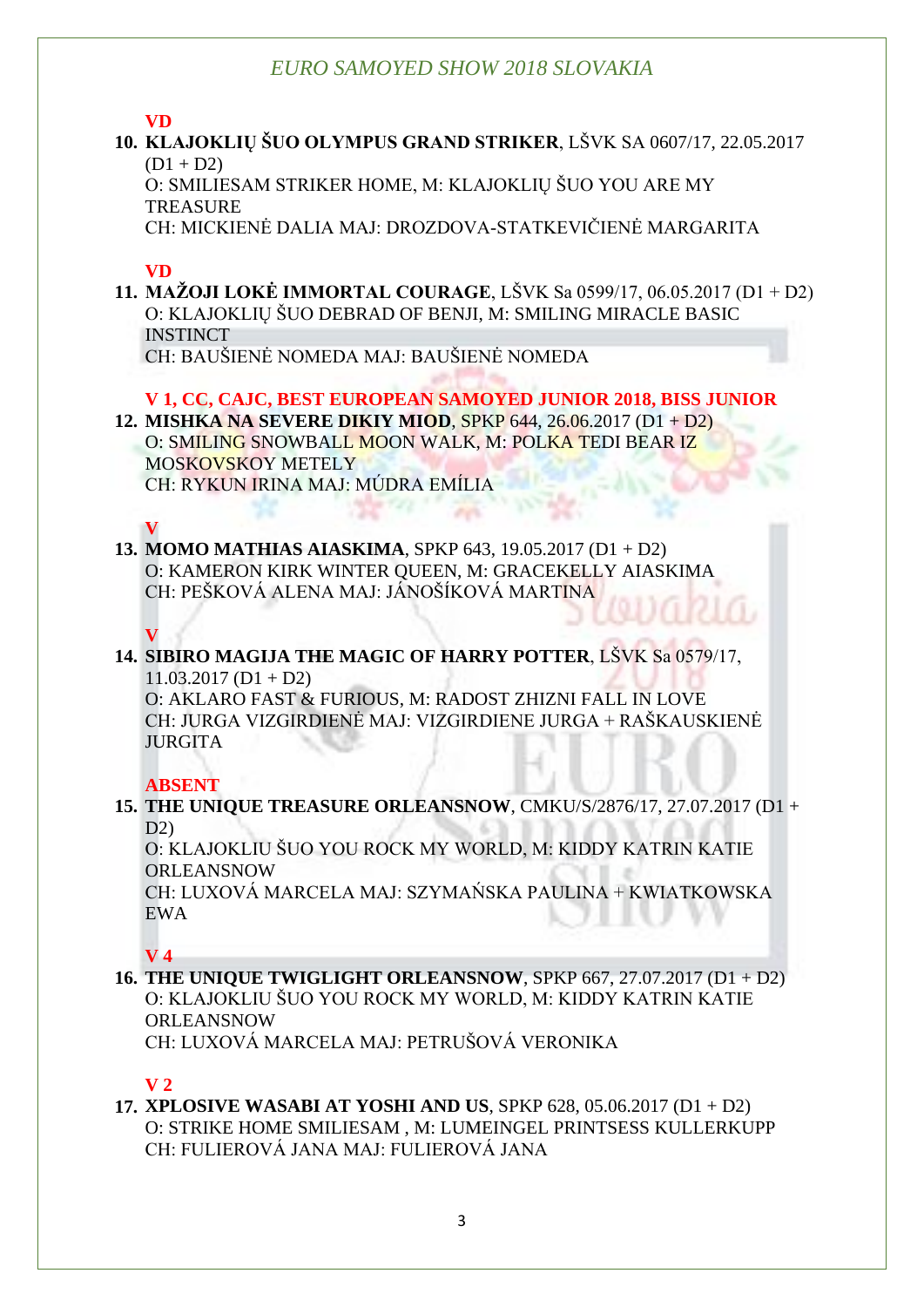## **PSY/MALE - TRIEDA STREDNÁ / INTERMEDIATE CLASS**

#### **ABSENT**

#### **18. ALAS SULEVI KIEDO SATEENKAARI LUMI**, PKR.V-23958, 13.05.2016 (D1 +  $D2$

O: SMILING MIRACLE FAMOUS IDOL, M: RAINBOW HONEY THE GLOW OF THE SNOWY STAR

CH: KWIATKOWSKA EWA MAJ: SZYMAŃSKA PAULINA

## **DISKVALIFIKOVANÝ**

**20. EDDIE O´ALBERT VETRNÁ BOUŘE**, SPKP 668, 17.06.2016 (D1 + D2) O: ALBERT SNEHOVÝ ZÁZRAK, M: BARUNKA O´ENGIE VETRNÁ BOUŘE CH: HOŇKOVÁ RADMILA MAJ: TOPOLČÁNYOVÁ MARTINA

### **V**

**21. EINHERJAR CARPATHIAN WHITE SMILE**, SPKP 579, 08.10.2016 (D1 + D2) O: BASTION OF JOY CARPATHIAN WHITE SMILE, M: RADOST ZHIZNI INCREDIBLE HEART BREAKER CH: HENČELOVÁ PETRA MAJ: PAPPOVÁ MICHAELA

## **V**

**22. EMPEROR IGOR ADORABLE SMILE**, JR73279Sam, 26.08.2016 (D1 + D2) O: SAMSPRING DEEP IMPACT, M: NOX-POLI AWESOME ALASKA CH: PETROVIC LISICIN ELIZABETA MAJ: PETROVIĆ LISICIN ELIZABETA

## **V 2, CC, RES CAC**

**23. KLAJOKLIŲ ŠUO NARIS**, LSVK Sa 0548/16, 04.10.2016 (D1 + D2) O: MOVES LIKE JAGGER CHATANGA, M: KLAJOKLIŲ ŠUO INDINA CH: MICKIENE DALIA MAJ: MICKIENE DALIA + BAUŽYTĖ DOVILĖ

### **VD**

**24. LEJONBOLS LACY LIAM**, SE42648/2016, 04.07.2016 (D1 + D2) O: SUN MASTER`S WE GOT THE POWER, M: LEJONBOLS JUICY FRUIT CH: OHLSSON EVA OCH BJÖRNE MAJ: OHLSSON EVA

## **VD**

**25. MAŽOJI LOKĖ HARRY POTTER**, LŠVK Sa 0555/16, 07.10.2016 (D1 + D2) O: GRAND SMILE FOREVER MY ARCTIC CHALLENGE, M: MAŽOJI LOKĖ CRAZY DAISY

CH: BAUŠIENĖ NOMEDA MAJ: BAUŠIENĖ NOMEDA

### **V 3**

#### **26. MISHKA NA SEVERE COOKIE WHISPERER**, RKF 4626610, 16.10.2016 (D1 + D2)

O: RADOST ZHIZNI WHIFF WIND, M: MISHKA NA SEVERE AURORA FIORELLA

CH: RYKUN IRINA MAJ: RYKUN IRINA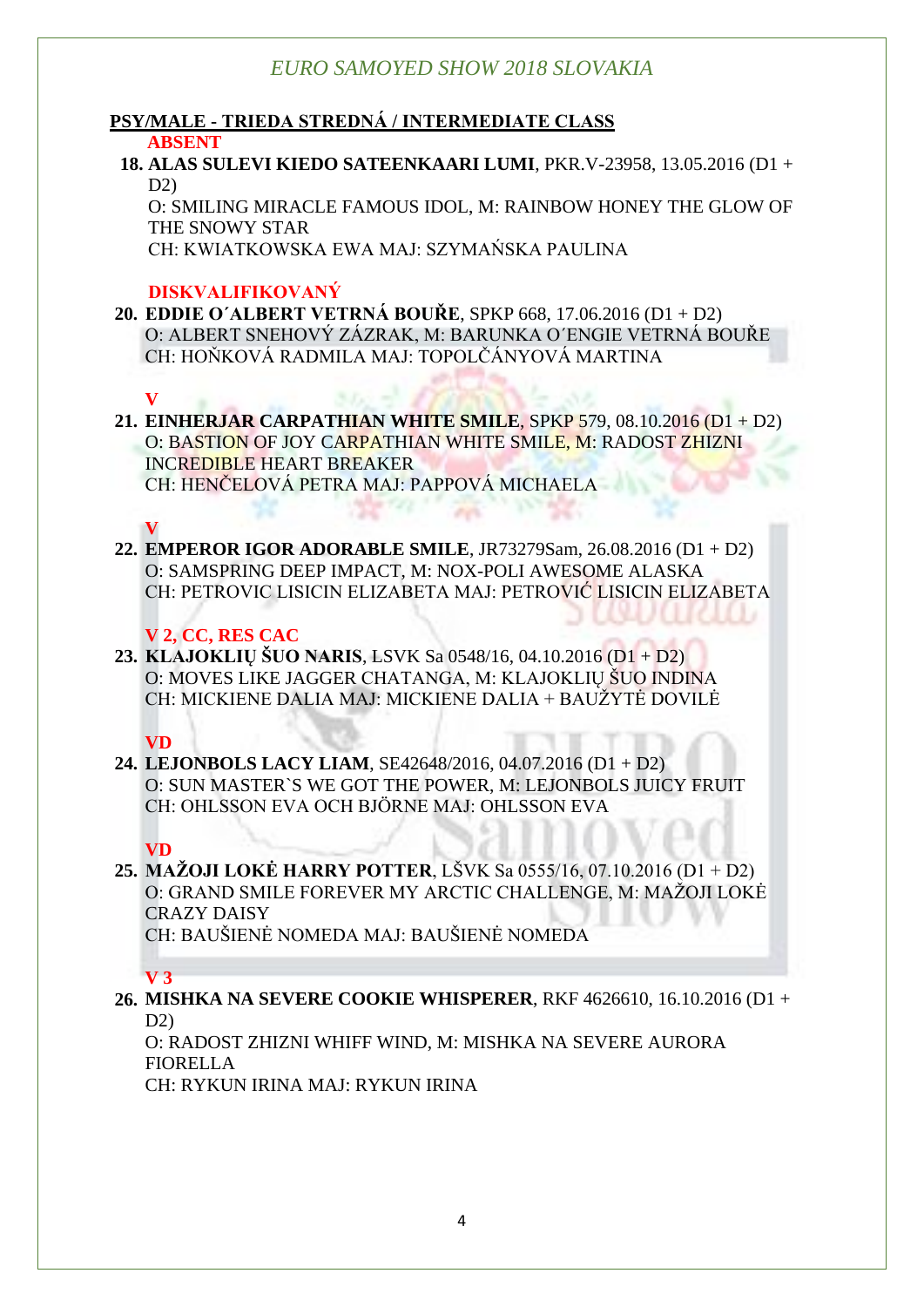## **V 1, CAC, 2. NAJLEPŠÍ PES**

**27. SMILING SNOWBALL LETTER TO TOLSTOI**, EST-03028/16, 03.06.2016 (D1 +  $D2$ 

O: SMILING SNOWBALL LUMINOUS MERCURY, M: SMILING SNOWBALL LAST PEARL

CH: USPENSKI KRISTIINE MAJ: USPENSKI KRISTIINE

## **V 4**

**28. VERTIGO ROCKS ME AT YOSHI AND US**, SPKP 563, 25.06.2016 (D1 + D2) O: RIGHT HERE FOR YOU YOSHI AND US, M: LUMEINGEL PRINTSESS KULLERKUPP CH: FULIEROVÁ JANA MAJ: TURKOVIČ PETER

## **PSY/MALE - TRIEDA OTVORENÁ / OPEN CLASS**

 **V 1, CAC, 3. NAJLEPŠÍ PES**

**19. ARCHI INTELIGENTO**, LŠVK SA 0534/16, 20.07.2016 (D1 + D2: TRIEDA OTVORENÁ / OPEN CLASS) O: NEW DAIMOND SONATA ARCTICA OF CHADHILLA'S HOME, M: SMILING MIRACLE DANDELION SUMMER CH: PUODŽIŪNAS MANTAS MAJ: PUODŽIŪNAS MANTAS + ČESAITIENĖ AISTĖ

## **VD 3**

**29. AKLARO JACKPOT**, JR 73195 Sam, 25.12.2015 (D1 + D2) O: SILVERWHITE TOM SAWYER, M: DORIAN SPRING BEAUTY FOR AKLARO CH: NECIC SLADJANA MAJ: NECIC SLADJANA

**D**

**31. DONOVAN TIKIBARA**, ROI 11/15273, 15.06.2010 (D1 + D2) O: CHALLANGER DI CASA REBOSIO, M: BELLA MIA JAMAMBA CH: JANKOVÁ JAROSLAVA MAJ: DAFFUNCHIO PAOLA

## **VD 4**

**32. EYRON TIKIBARA**, CMKU/S/2534/14, 05.09.2014 (D1 + D2) O: LIREVA´S ROYAL BOSCHI VECCHI, M: BELLA MIA JAMAMBA CH: JANKOVÁ JAROSLAVA MAJ: PILAŘ LUDĚK

**VD**

**33. OPTIMIZMO AMAZING EROS**, LŠVK SA 0522/16, 23.01.2016 (D1 + D2) O: CABAKA'S HAILEY OF ROBBIE, M: OPTIMIZMO BEAUTYQUEEN OF **BRODVER** CH: KAIRIENE DIANA MAJ: MARKEVICIENE GABIJA

## **V 2, RES CAC**

**34. SMILES OF SEVEN HILLS DARWIN**, SLRSJ-001072, 22.10.2015 (D1 + D2) O: SILVERWHITE TOM SAWYER, M: SMILES OF SEVEN HILLS BIANCA OF PRINCE

CH: VADNJAL URSKA MAJ: VADNJAL URSKA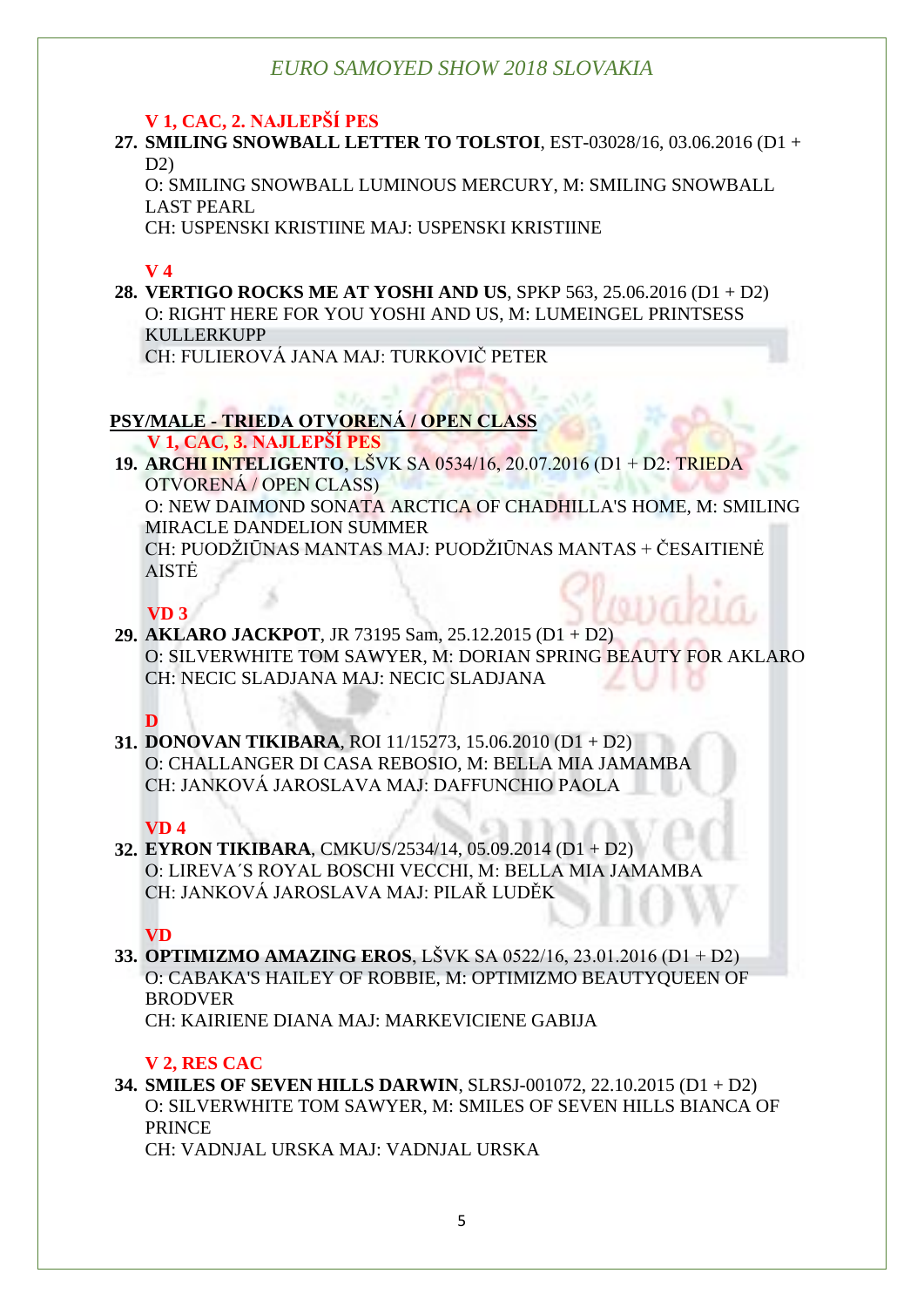#### **PSY/MALE - TRIEDA PRACOVNÁ / WORKING CLASS V 1, CAC, 4. NAJLEPŠÍ PES**

**35. DIRTY DOGS HAVE MORE FUN ARCTIC ADVENTURE**, Sam.5959/12, 27.08.2012 (D2) O: FLUFFY MARVEL FROSTY FERRERO ROCHER, M: SMILING SNOWBALL SUGAR CAKE CH: BALLA PETER MAJ: BALLA PÉTER

## **V 2, CC, RES CAC**

**36. ELLAKI TIKIBARA**, CMKU/S/2532/14/16, 05.09.2014 (D1 + D2) O: LIREVA´S ROYAL BOSCHI VECCHI, M: BELLA MIA JAMAMBA CH: JANKOVÁ JAROSLAVA MAJ: JANKOVÁ JAROSLAVA

## **PSY/MALE - TRIEDA ŠAMPIÓNOV / CHAMPION CLASS**

 **V 30. BERYL TATRANSKÁ ŽIARA**, SPKP 378, 03.09.2011 (D1 + D2: TRIEDA ŠAMPIÓNOV / CHAMPION CLASS) O: ARCTIC AIVIK CANADIAN VIDNAVSKÁ ZÁŘE, M: COMEDY OF LIFE OF KETTY KELLY CH: GALLY VLADIMÍR MAJ: GALLYOVÁ LAURA

 **VD**

**37. EAGER EDISON XSARA´S HOPE**, SPKP 491, 03.12.2014 (D1 + D2) O: OCEAN TWILIGHT YOSHI AND US, M: GRAND SMILE CHARMING **CRISTINA** 

CH: MÚDRA EMÍLIA MAJ: GAŠPAROVIČOVÁ PETRA

**V 3**

**38. FLUFFY MARVEL JEFRY SIMPLY THE BEST**, LV-34059/14 LV-Sam-206/14,  $22.07.2014$  (D1 + D2)

O: TAHEKIIR WHITE ICE OF CAPTAIN COOL, M: DORIAN SPRING ANGELINA JOLIE

CH: MIHALOVA LIDIJA MAJ: BOGDANE SVETLANA

**V 1, CAC, BEST EUROPEAN SAMOYED MALE 2018, NAJLEPŠÍ PES, BOB-BISS**

**39. KLAJOKLIU ŠUO YOU ROCK MY WORLD**, LSVK Sa0456/15, 28.02.2015 (D1 + D2)

O: QUEST FOR GLORY OF SEVERNAYA-SAM, M: CABAKA'S ICE CUTE OF **YACKER** 

CH: MICKIENE DALIA MAJ: MICKIENE DALIA

### **VD**

**40. PENKTAS ELEMENTAS SW COMETOTHEDARKSIDE**, LŠVK 0375/13,  $16.10.2013$  (D1 + D2)

O: PILGRIMAGE IMPERIAL HENRY, M: BELYI VOLK MY MAYA CH: SKIBINIAUSKAS HENRIKAS MAJ: SKIBINIAUSKAS HENRIKAS + NOMEIKIENĖ VIOLET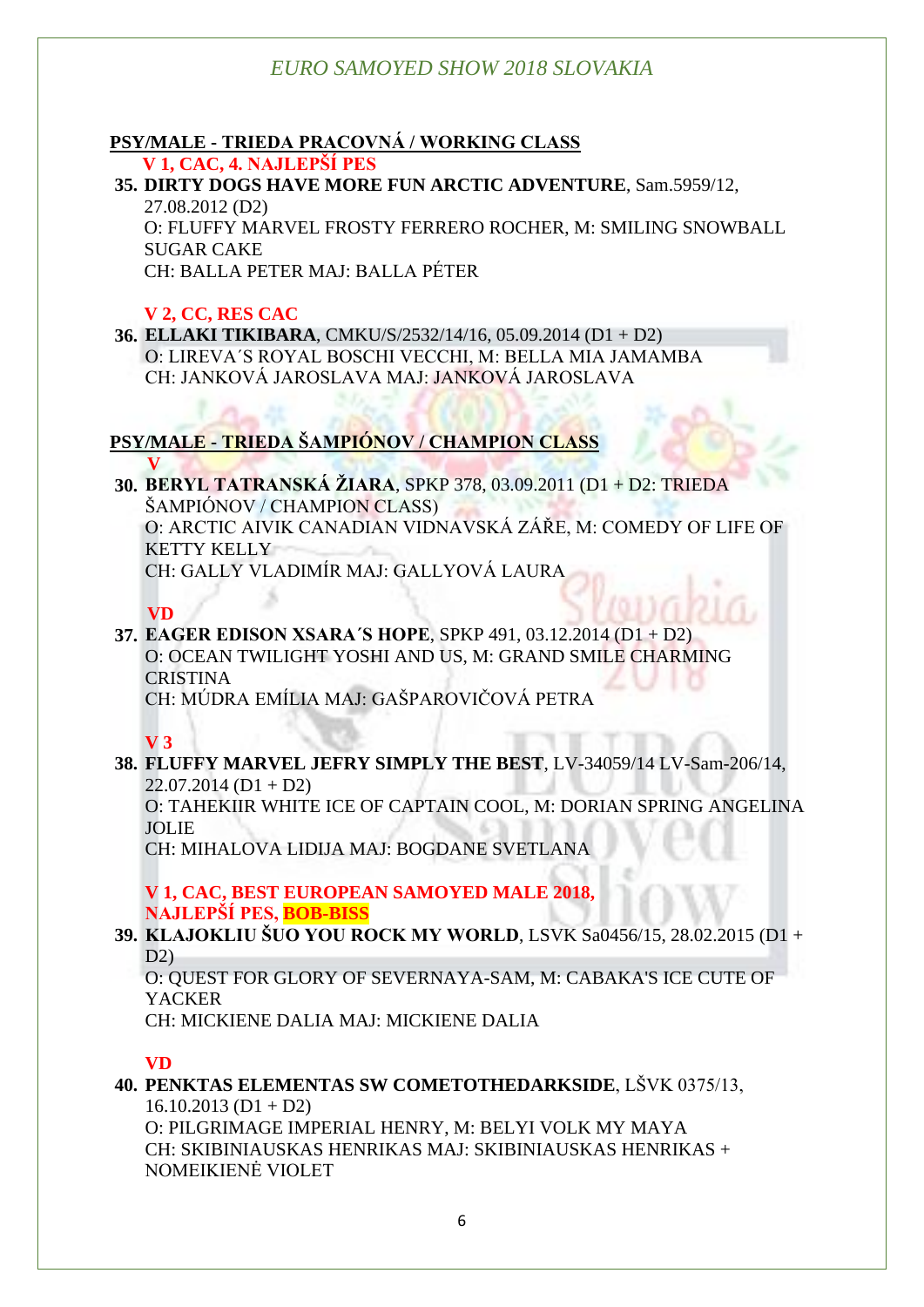**V**

**41. RIGHT HERE FOR YOU YOSHI AND US**, SPKP 431, 22.08.2013 (D1 + D2) O: D-TOBI TIKIBARA, M: HEAVENLY XAMBA YOSHI AND US CH: FULIEROVÁ JANA MAJ: JANČOVIČ MIROSLAV

#### **V 2, RES CAC**

**42. SMILING SNOWBALL LUMINOUS PHOBOS**, EST-04346/14, 09.10.2014 (D1 +  $D2$ 

O: LUNASEA MY GAME MY SHOW, M: SMILING SNOWBALL MOON SONNET CH: USPENSKI KRISTIINE MAJ: USPENSKI KRISTIINE

**V**

**43. TROUBLE MAKER OF SEVERNAYA-SAM**, Met.Sam 20/14, 04.05.2014 (D2) O: PEBBLE´RUN PLAY IT AGAIN HAM, M: QEENBEE OF SEVERNAYA-SAM CH: KÁMÁN GYULA MAJ: KÁMÁN GYULA

#### **ABSENT**

**44. UNION JACK IZ MOSKOVSKOY METELY**, RKF 3366342, 06.08.2012 (D1 + D2) O: SMILING SNOWBALL SUGAR DADDY, M: CHAROVNITSA IZ MOSKOVSKOY METELY CH: KASHITSINA OLGA MAJ: KUDRYAVTSEV VLADIMIR

#### **V 4, CC**

**45. WHITESPIRIT ABSALON**, SPKP 568, 14.06.2015 (D1 + D2) O: DUTCH PRINCE OF YOSHI AND US, M: WHITESPIRIT SOUL SISTER CH: BALLANTINE ELIZABETH MAJ: FULIEROVÁ JANA + HRUŠKOVÁ STANA

## **PSY/MALE - TRIEDA ČESTNÁ / HONOUR CLASS**

 **V 1, BISS TRIEDY ČESTNEJ**

**46. BASTION OF JOY CARPATHIAN WHITE SMILE**, SPKP 372, 20.05.2011 (D1 + D2)

O: ARCTIC AIVIK CANADIAN VIDNAVSKÁ ZÁŘE, M: D-BLANCHE XAMBA YOSHI AND US

CH: HENČELOVÁ PETRA MAJ: HENČELOVÁ PETRA

### **PSY/MALE - TRIEDA VETERÁNOV / VETERAN CLASS**

 **V 1, BEST EUROPEAN SAMOYED VETERAN 2018, BISS VETERÁN**

**47. CZAR IVAN OF KETTY KELLY**, SPKP 255, 19.10.2007 (D1 + D2) O: VANDERBILT´S ROCKHARD PLAYHARD, M: BAMBI OF XAMBA YOSHI AND US

## CH: PAVLA RASŤO MAJ: MÚDRA EMÍLIA

**48. OONA`S HEART KANSAS FOR ICEBERG QUEEN**, SLRSJ-000861, 08.10.2008 (D1)

O: BENJI OF XAMBA YOSHI AND US, M: OONA`S HEART ANAYA CH: MLAKAR VILJEMKA MAJ: CELARC PERCIC MATEJKA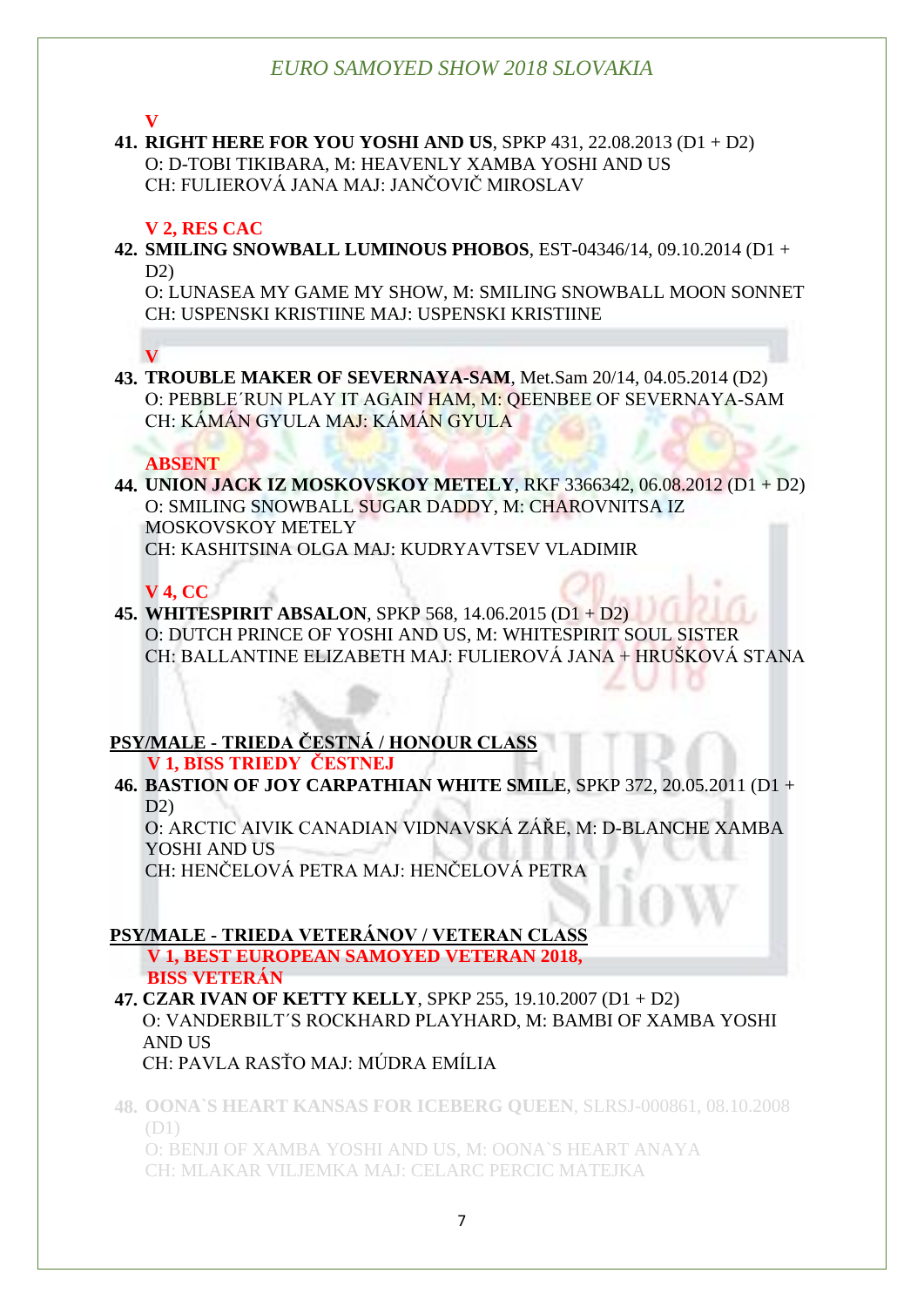**V 2**

**49. SONATA ARCTICA XATHUR DEXTERSON**, LŠVK SA 0134/09, 16.04.2009 (D1  $+ D2$ 

O: BELYI VOLK RUSSIAN GUY FOR VIRTA VALO, M: NANOOK SPIRIT SIMPLY THE BEST

CH: DZIUBA-MIAZEK KATARZYNA MAJ: URBONAS ANDRIUS

#### **SUKY/FEMALE - TRIEDA MLADŠÍ DORAST / MINOR PUPPY CLASS VN 3**

**50. ARIJA KLBKO RADOSTI**, zažiadané, 25.01.2018 (D2) O: ELLAKI TIKIBARA, M: BABU TATRANSKÁ ŽIARA CH: BABICOVÁ ZITA MAJ: BABICOVÁ ZITA

#### **VN 4**

**51. MAŽOJI LOKĖ KEY TO LIFE**, LSVK SA0680/18, 24.01.2018 (D1 + D2) O: ELLAKI TIKIBARA, M: MAŽOJI LOKĖ FASHION DIVA OF WINKY CH: BAUŠIENĖ NOMEDA MAJ: BAUŠIENĖ NOMEDA

**N**

**52. SNIEGO ELFAS AUTUMN'S BEAUTY FOR MY SOUL**, LŠVK SA 0661/18,  $24.11.2017$  (D1 + D2) O: RADOST ZHIZNI GOLDEN TICKET, M: FREYJA LEIF IZ SEVERNOY YARANGI CH: RUMSAITE DALIA MAJ: RUMSAITE DALIA

**VN 1, BEST EUROPEAN SAMOYED MINOR PUPPY 2018, RES BISS MINOR PUPPY**

**53. YANG THE SUNSHINE AT YOSHI AND US**, zažiadané, 07.02.2018 (D1 + D2) O: OCEAN TWILIGHT YOSHI AND US, M: LUMEINGEL PRINTSESS KULLERKUPP CH: FULIEROVÁ JANA MAJ: FULIEROVÁ JANA

**VN 2, 3. BISS MINOR PUPPY**

**54. YIN THE MOONLIGHT OF YOSHI AND US**, zažiadané, 07.02.2018 (D1 + D2) O: OCEAN TWILIGHT YOSHI AND US, M: LUMEINGEL PRINTSESS KULLERKUPP CH: FULIEROVÁ JANA MAJ: FULIEROVÁ JANA

**SUKY/FEMALE - TRIEDA DORASTU / PUPPY CLASS VN 1, BEST EUROPEAN SAMOYED PUPPY 2018, RES BISS PUPPY**

**55. AKLARO LUCKY SMILING LADY**, JR 73453 Sam, 09.08.2017 (D1 + D2) O: SMILING SNOWBALL MOON WALK, M: LAPAAZORA DIVA VICTORYA CH: NECIC SLADJANA MAJ: NECIC SLADJANA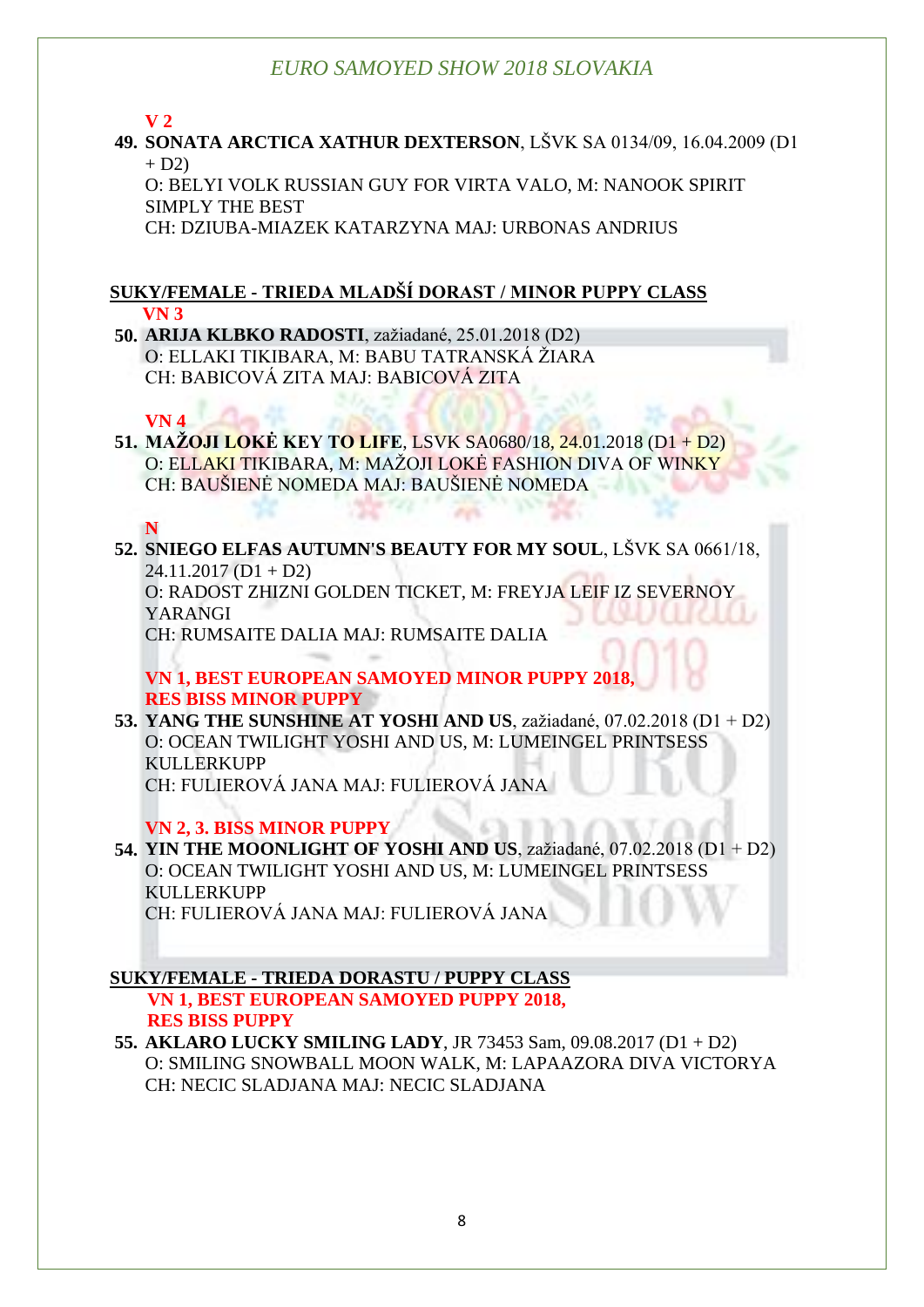#### **VN 3, 3. BISS PUPPY**

**56. ATREVIDAS AMANÍTA LA TORRE ROJA**, SPKP 652, 14.09.2017 (D1 + D2) O: OCEAN TWILIGHT YOSHI AND US, M: DAYDREAM DAKOTA XSARA'S **HOPE** 

CH: PETRUŠOVÁ VERONIKA MAJ: PETRUŠOVÁ VERONIKA

**N**

**57. EXTRAORDINARY LOVE DUTCH MIRACLE**, NHSB 3100489, 22.10.2017 (D1 +  $D2$ 

O: ALL MY EXCLUSIVE OF SERAKO MAYBTSO, M: ADVENTUROUS GIRL DUTCH MIRACLE

CH: HRUSKOVA STANA MAJ: PUTSEYS KELLY

## **N**

**58. FEMME FATALE CARPATHIAN WHITE SMILE**, SPKP 658, 30.09.2017 (D1 + D2)

O: ELLAKI TIKIBARA, M: DESERT ROSE CARPATHIAN WHITE SMILE CH: HENČELOVÁ PETRA MAJ: MIKOVÁ RADKA

### **VN 2**

**59. GLAMOROUS MIRACLE CARPATHIAN WHITE SMILE**, SPKP 666, 10.10.2017  $(D1 + D2)$ 

O: NIKARA DIAMOND DANCER, M: RADOST ZHIZNI INCREDIBLE HEART BREAKER

CH: HENČELOVÁ PETRA MAJ: HENČELOVÁ PETRA

## **N**

**60. MISHKA NA SEVERE ENIGMA AETERNA**, RKF 5065026, 10.10.2017 (D1 + D2) O: MISHKA NA SEVERE COOKIE WHISPERER, M: RADOST ZHIZNI ELIZABETH TAYLOR CH: RYKUN IRINA MAJ: RYKUN IRINA

## **VN 4**

#### **61. WELSEA'S NIDA**, ROI 17\172212, 14.10.2017 (D1 + D2) O: REDOFBAITADELLANEVEATWELSEA, M: WELSEA' S JUDITHE **HERNANDEZ** CH: DAFFUNCHIO PAOLA MAJ: DAFFUNCHIO PAOLA

#### **SUKY/FEMALE - TRIEDA MLADÝCH / JUNIOR CLASS ABSENT**

**62. BAILEY CRYSTAL SIBERIA**, CMKU/S/2854/17, 19.05.2017 (D1 + D2) O: KAYLAB OF CARUSOE VIDNAVSKÁ ZÁŘE, M: AMAJA CRYSTAL SIBERIA CH: VAŇKOVÁ GURECKÁ GABRIELA MAJ: MALLATOVÁ BARTOŠOVÁ VERONIKA

## **VD**

**63. CARMEN WHITE BEAUTY OF SVIDNIK**, SPKP 600, 15.11.2016 (D1 + D2) O: KENSHI OF CARUSOE VINDAVSKÁ ZÁŘE, M: BAJKA TATRANSKÁ ŽIARA CH: GIBOVÁ ANNA MAJ: MAČÁK VLADO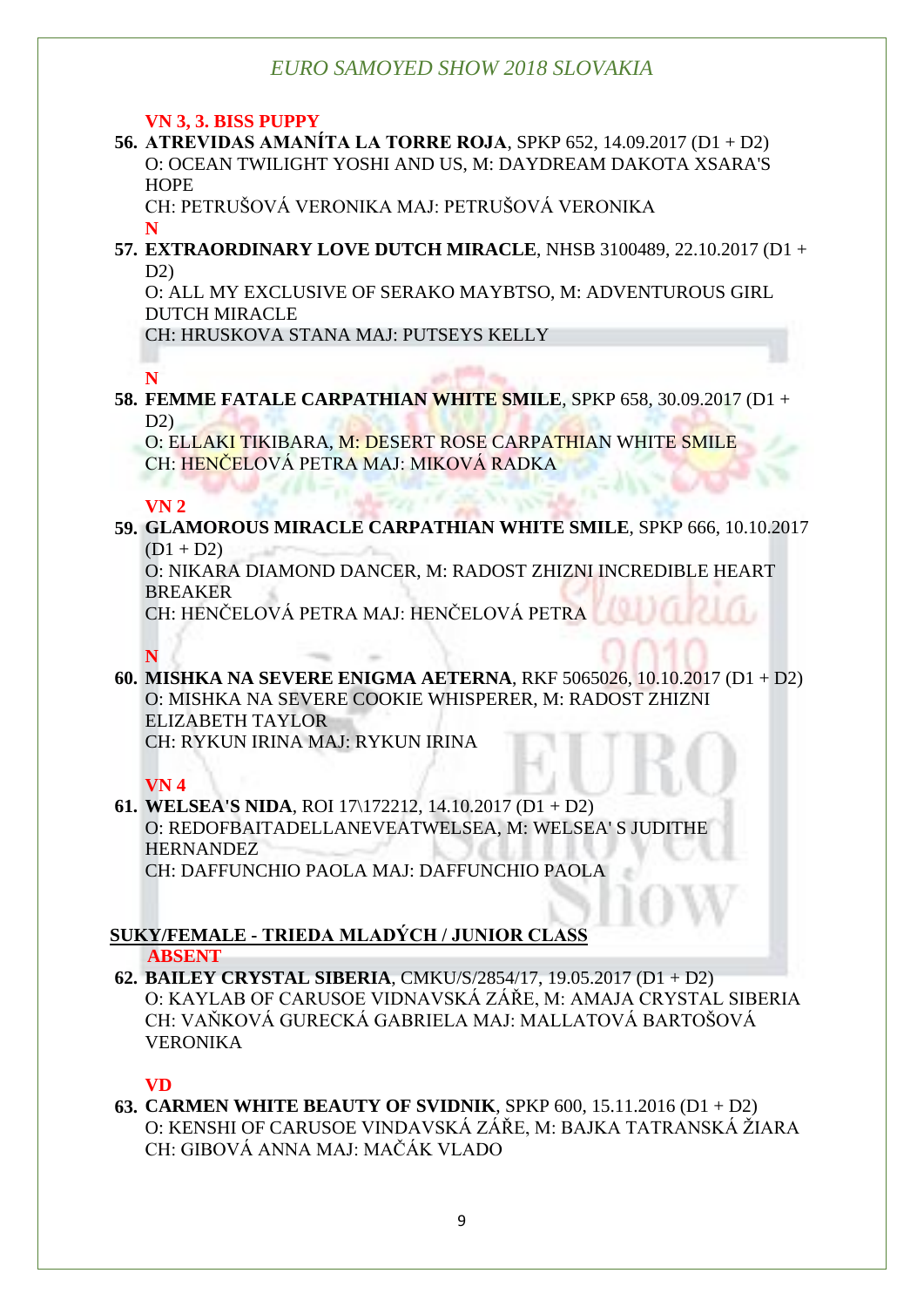#### **NEPOSÚDENÝ**

#### **64. CASSIOPEIA SLOVAK SAMMY**, SPKP 639, 05.07.2017 (D1 + D2) O: CURIOUS CYRANO XSARA´S HOPE, M: ANGIE Z JEČMÍNKOVA KRÁLOVSTVÍ CH: PIATKOVÁ ŠÁRKA MAJ: PIATKOVÁ ŠÁRKA

**ABSENT**

**65. DAR SEVERA MIRACLE OF LOVE**, CMKU/SA/2856/-17-17/, 10.01.2017 (D1 +  $D2$ 

O: FLUFFY MARVEL HARRY POTTER, M: BELYI VOLK AMORE -VICTORIA CH: DMITRIEVA VICTORIA V. MAJ: RADKOVÁ JANA

#### **VD**

**66. DORIS WHITE BEAUTY OF SVIDNIK**, SPKP 625, 17.05.2017 (D1 + D2) O: KENSHI OF CARUSOE VIDNAVSKÁ ZÁŘE, M: BAJKA TATRANSKÁ ŽIARA CH: GIBOVÁ ANNA MAJ: GIBOVÁ ANNA

#### **V 4**

**67. FABULOUS ELEANOR TIKIBARA**, CMKU/S/2865/17, 09.06.2017 (D1 + D2) O: WHITESPIRIT ABSALON, M: EBYGEIL TIKIBARA CH: JANKOVÁ JAROSLAVA MAJ: SCHEJBAL JAKUB

#### **VD**

**68. FEEBEE FLOWER SNĚHOVÝ ZÁZRAK**, CMKU/S/2823/17, 05.05.2017 (D1 + D2) O: AKLARO HEART BREAKER FOR ORLEANSNOW, M: BESSINKA SNĚHOVÝ ZÁZRAK

CH: VLČKOVÁ ALENA MAJ: ŠIMKOVIČOVÁ KATARÍNA

## **V**

**69. HOLY MIRACLE FOR XSARA´S HOPE**, SPKP 618, 08.04.2017 (D1 + D2) O: OCEAN TWILIGHT YOSHI AND US, M: GRAND SMILE CHARMING **CRISTINA** 

CH: MÚDRA EMÍLIA MAJ: MÚDRA EMÍLIA

#### **V**

**70. KLAJOKLIŲ ŠUO OLYMPUS CONQUER LORITA**, LŠVK Sa0610/17, 22.05.2017  $(D1 + D2)$ 

O: SMILIESAM STRIKE HOME, M: KLAJOKLIŲ ŠUO YOU ARE MY TREASURE CH: DALIA MICKIENĖ MAJ: MICKIENE DALIA

### **VD**

**71. LUMEINGEL NAERULIND**, EST-00770/17, 19.01.2017 (D1 + D2) O: LUMEINGEL PLAYIN´ WITH MY HEART, M: LUMEINGEL HERMIONE GRANGER CH: OINITŠ KATRIN&MARGUS MAJ: AUNBAUM AIRI

### **V 2, CC**

**72. MAŽOJI LOKĖ ICE QUEEN**, LSVK Sa 0598/17, 06.05.2017 (D1 + D2) O: KLAJOKLIŲ ŠUO DEBRAD OF BENJI, M: SMILING MIRACLE BASIC **INSTINCT** CH: BAUŠIENĖ NOMEDA MAJ: BAUŠIENĖ NOMEDA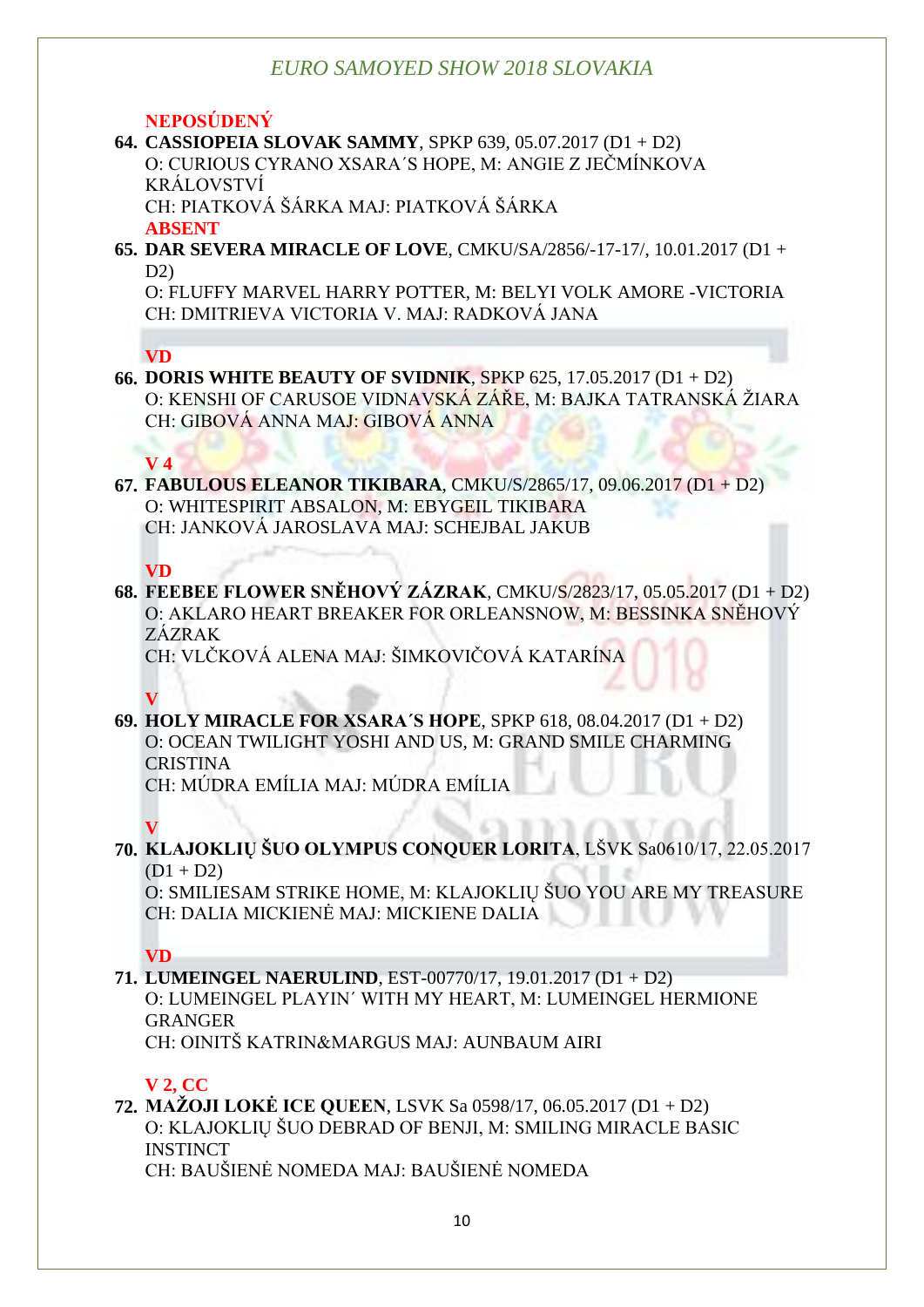**V 3**

**73. MISHKA NA SEVERE DYHANIYE ZIMY**, RKF 5060360, 26.06.2017 (D1 + D2) O: SMILING SNOWBALL MOON WALK, M: POLKA TEDI BEAR IZ MOSKOVSKOY METELY CH: RYKUN IRINA MAJ: RYKUN IRINA

#### **V**

**74. ROYAL WINTER MY BUTTERFLY**, PKR.V-25417, 17.06.2017 (D1 + D2) O: SMILING MIRACLE FAMOUS IDOL, M: SONATA ARTICA GODIVA'O **STRIKER** 

CH: WIECHOWSKA OLGA MAJ: VAN LIMPT JESSICA + FRUSCH KOEN

**VD**

**75. SIBIRO MAGIJA THE MAGIC OF TINKER BELL**, LŠVK Sa 0585/17, 11.03.2017  $(D1 + D2)$ 

O: AKLARO FAST & FURIOUS, M: RADOST ZHIZNI FALL IN LOVE CH: VIZGIRDIENĖ JURGA MAJ: VIZGIRDIENE JURGA + SERNOVA RAIMONDA

**VD**

**76. SNOWBODY SMILE NEVER GOES OUT OF STYLE**, FI38282/17, 04.06.2017 (D1  $+ D2$ 

O: SMILING SNOWBALL MY X-FACTOR, M: WINTER DAY'S REASON TO BE LOVED

CH: LESKINEN MINNA & MARIKA MAJ: KORPISALO-KOHVAKKA JENNI + KOHVAKKA JARI

#### **V 1, CAJC, BEST EUROPEAN SAMOYED JUNIOR 2018, RES BISS JUNIOR**

#### **77. ŠALIA TAVĘS BABY OF BEAUTYQUEEN**, LŠVK Sa 0625/17, 10.06.2017 (D1 + D2)

O: ARCTIC AIVIK FURRY JIP, M: OPTIMIZMO BEAUTYQUEEN OF BRODVER CH: ŠTURIENĖ JULIJA MAJ: ŠTURIENĖ JULIJA

#### **ABSENT**

**78. XARA THE FUZZY HEART YOSHI AND US**, SPKP 630, 05.06.2017 (D1 + D2) O: SMILIESAM STRIKE HOME , M: LUMEINGEL PRINTSESS KULLERKUPP CH: FULIEROVÁ JANA MAJ: MALLATOVÁ BARTOŠOVÁ VERONIKA

**VD**

**79. ZYKLONENS MISTRESS OF TIME**, SE41787/2017, 05.07.2017 (D1 + D2) O: LEJONBOLS IN BLANCO, M: ZYKLONENS SWEET SURRENDER CH: ANDERSSON GUN MAJ: ANDERSSON GUN

## **SUKY/FEMALE - TRIEDA STREDNÁ / INTERMEDIATE CLASS**

 **ABSENT**

**81. AUKSO SÖLWEIG TÄHTI SATEEKAARI LUMI**, PKR.V-23959, 13.05.2016 (D1 +  $D2$ 

O: SMILING MIRACLE FAMOUS IDOL, M: RAINBOW HONEY THE GLOW OF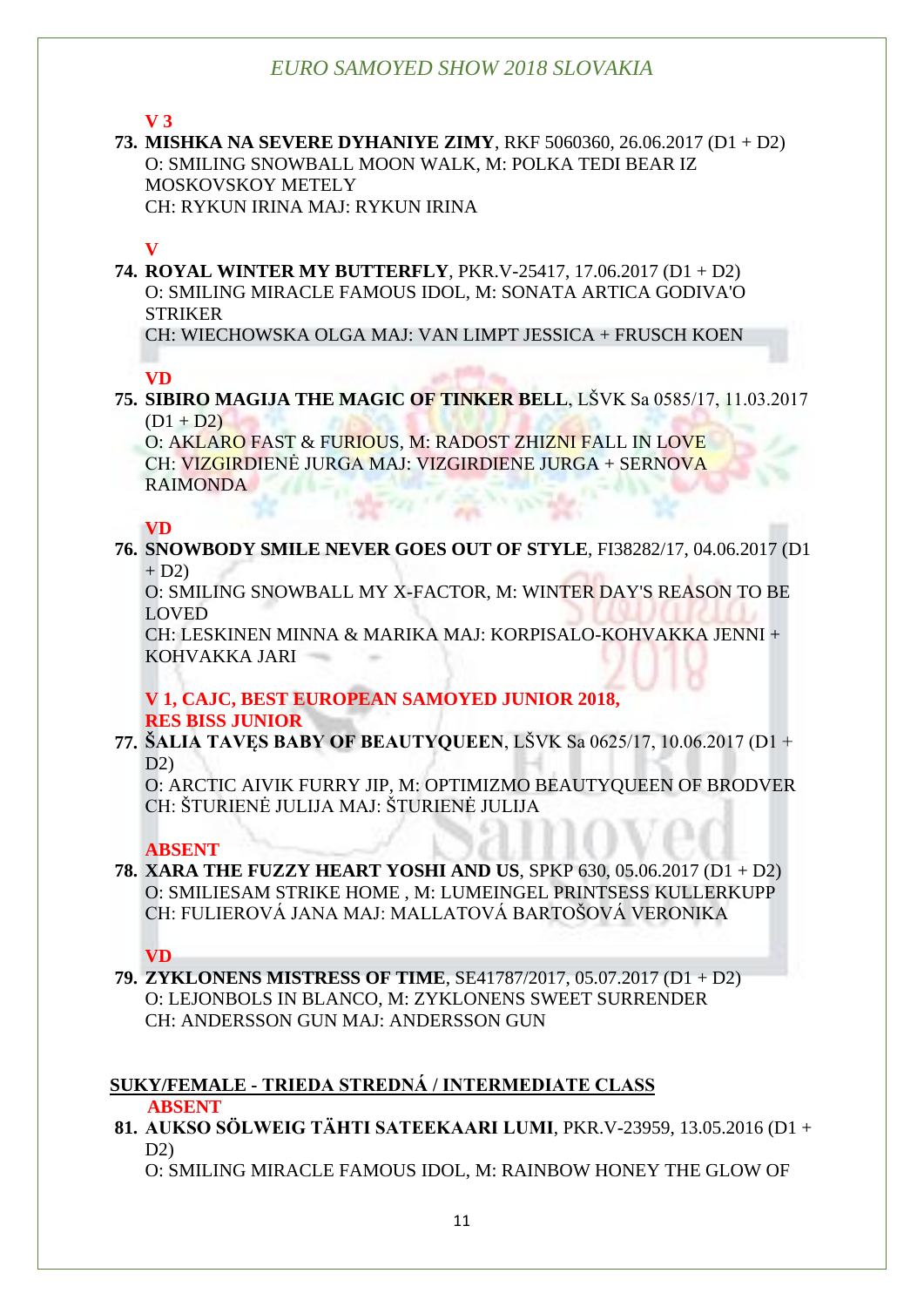THE SNOWY STAR CH: KWIATKOWSKA EWA MAJ: KWIATKOWSKA EWA

#### **V2, CC, RES CAC**

#### **82. BARBIE BREED LOVE**, CMKU/S/2767/16, 09.10.2016 (D1 + D2) O: AKLARO HEART BREAKER FOR ORLEANSNOW, M: JINGLE BELL VIDNAVSKÁ ZÁŘE CH: JANÁKOVÁ MICHAELA MAJ: LUXOVÁ MARCELA

#### **V 1, CAC, 3. NAJLEPŠIA SUČKA**

#### **83. COSINUS ULTRA**, SLRSJ-001069, 08.06.2016 (D1 + D2) O: MATYELLA ANGEL ANTIOCHIA, M: LADIHA'S BJELKIER AURORA BOREALIS CH: VADNJAL URSKA MAJ: VADNJAL URSKA

#### **VD**

#### **84. DIRTY DOGS HAVE MORE FUN BE MY GOLDEN SUMMER**, Met 104/16,  $15.05.2016$  (D1 + D2) O: LUNASEA MY GAME MY SHOW, M: SMILING SNOWBALL SUGAR CAKE CH: BALLA PÉTER MAJ: DÉR ANDREA

#### **VD**

**85. ELDORIS O'BARUNKA VĚTRNÁ BOUŘE**, CMKU/S/2725/16, 17.06.2016 (D1 +  $D2$ 

O: ALBERT SNĚHOVÝ ZÁZRAK, M: BARUNKA 0'ENNGI VĚTRNÁ BOUŘE CH: HOŇKOVÁ RADMILA MAJ: ŠOMODIOVÁ MAGDALÉNA

#### **V**

#### **86. EVERYTHING CHANGES CARPATHIAN WHITE SMILE**, SPKP 585,  $08.10.2016$  (D1 + D2)

O: BASTION OF JOY CARPATHIAN WHITE SMILE, M: RADOST ZHIZNI INCREDIBLE HEART BREAKER CH: HENČELOVÁ PETRA MAJ: HENČELOVÁ PETRA

#### **VD**

#### **87. GRACE & GLORY XSARA´S HOPE**, SPKP 572, 26.07.2016 (D1 + D2) O: BASTION OF JOY CARPATHIAN WHITE SMILE, M: DAYDREAM DELAWARE XSARA´S HOPE CH: MÚDRA EMÍLIA MAJ: MÚDRA EMÍLIA

### **VD**

**88. KLAJOKLIŲ ŠUO MY MINERVA**, LŠVK SA 0540/16, 29.09.2016 (D1 + D2) O: THE THIRD WONDER OF YOSHI AND US, M: KLAJOKLIŲ ŠUO BRIJAN O'AZZIS

CH: MICKIENÉ DALIA MAJ: DROZDOVA-STATKEVIČIENĖ MARGARITA

**V 3**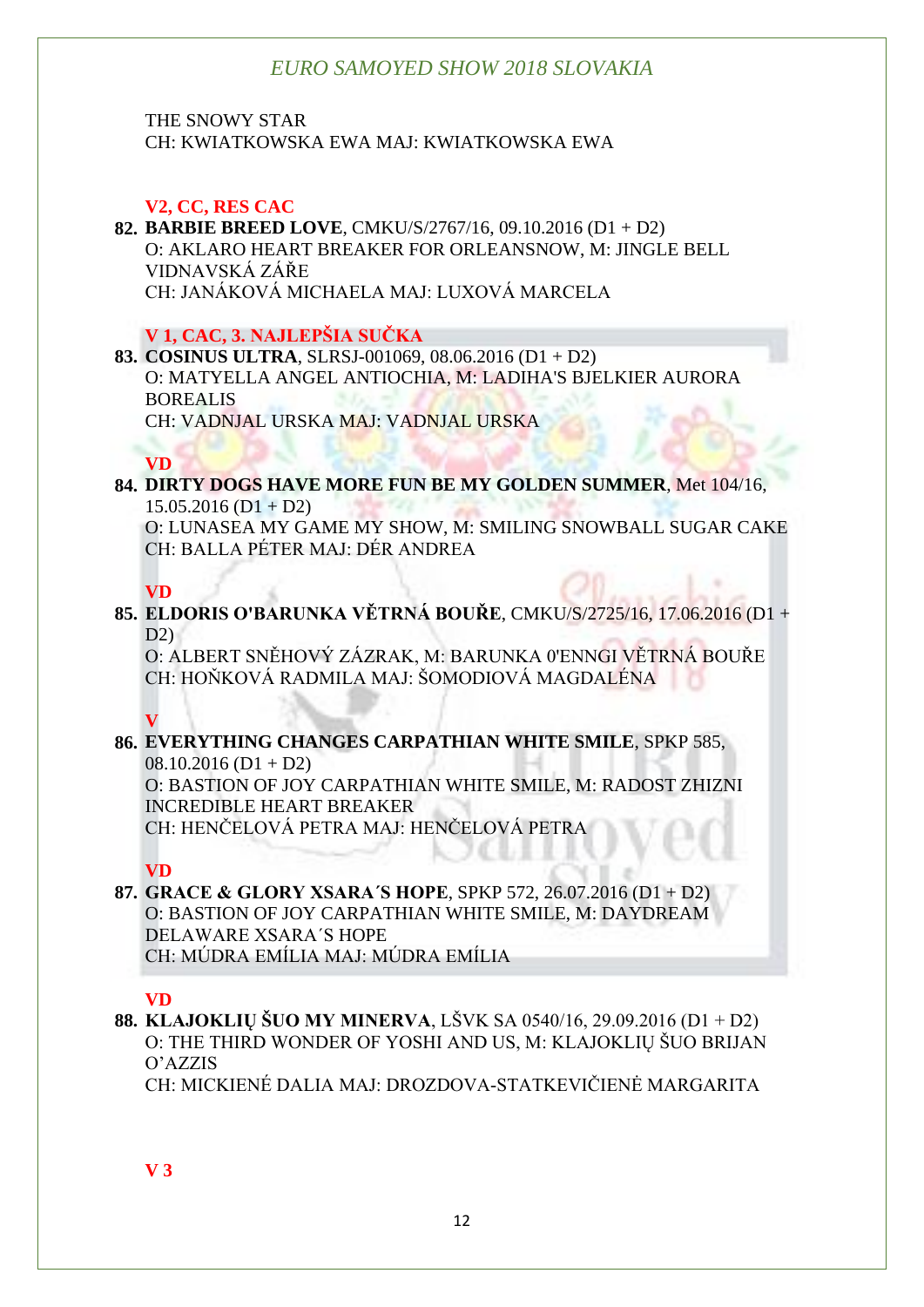#### **89. KLAJOKLIU ŠUO MY MISS MAGNOLIA**, SE14286/2017, 29.09.2016 (D1 + D2) O: THE THIRD WONDER OF YOSHI AND US, M: KLAJOKLIU ŠUO BRIJAN O`AZZIS CH: MICKIENE DALIA MAJ: OHLSSON EVA

# **V**

**90. MAŽOJI LOKĖ GREAT MOVER**, LŠVK Sa 0544/16, 03.10.2016 (D1 + D2) O: MAŽOJI LOKĖ AMURAS, M: MAŽOJI LOKĖ COTTON BALL CH: BAUŠIENĖ NOMEDA MAJ: BAUŠIENĖ NOMEDA

**91. SAMOYEDS KENNEL FOR LOVE EUROPA**, SPKP 610, 02.10.2016 (D1) O: SMILING SNOWBALL LUMINOUS CALYPSO, M: SAMOYEDS KENNEL FOR 335 LOVE MELODY CH: DANOLJIC JELICA MAJ: MOLNÁROV

## **V 4**

**92. VIBURNUM LANTANA OF YOSHI AND US**, ÖHZB SAM 1054, 25.06.2016 (D1 + D2)

O: RIGHT HERE FOR YOU YOSHI AND US, M: LUMEINGEL PRINTSESS KULLERKUPP

CH: FULIEROVA JANA MAJ: FÜRNKRANZ ANSELM

### **VD**

**93. WINTER SNOW IN LOVE YOSHI AND US**, SPKP 615, 24.12.2016 (D2) O: DAYDREAM DALLAS XSARA´ S HOPE, M: SWEET LOVE HEART FROM YOSHI AND US CH: FULIEROVÁ JANA MAJ: JURČO VIKTOR

## **SUKY/FEMALE - TRIEDA OTVORENÁ / OPEN CLASS**

#### **V**

**80. AKIKO INTELIGENTO**, LŠVK SA 0533/16, 20.07.2016 (D1 + D2: TRIEDA OTVORENÁ / OPEN CLASS) O: NEW DAIMOND SONATA ARCTICA OF CHADHILLA'S HOME, M: SMILING MIRACLE DANDELION SUMMER

CH: PUODŽIŪNAS MANTAS MAJ: PUODŽIŪNAS MANTAS + MILAŠAUSKIENĖ REGINA

## **V**

**94. DESERT ROSE CARPATHIAN WHITE SMILE**, SPKP 516, 19.05.2015 (D1 + D2) O: NOX-POLI WITTY WALLY, M: CRYSTAL HEART CARPATHIAN WHITE SMILE

CH: HENČELOVÁ PETRA MAJ: MIKOVÁ RADKA

## **V 4**

**95. ETERNAL INSPIRATION ADORABLE SMILE**, JR73280Sam, 26.08.2016 (D1 +  $D2$ 

O: SAMSPRING DEEP IMPACT, M: NOX-POLI AWESOME ALASKA CH: PETROVIC LISICIN ELIZABETA MAJ: PETROVIĆ LISICIN ELIZABETA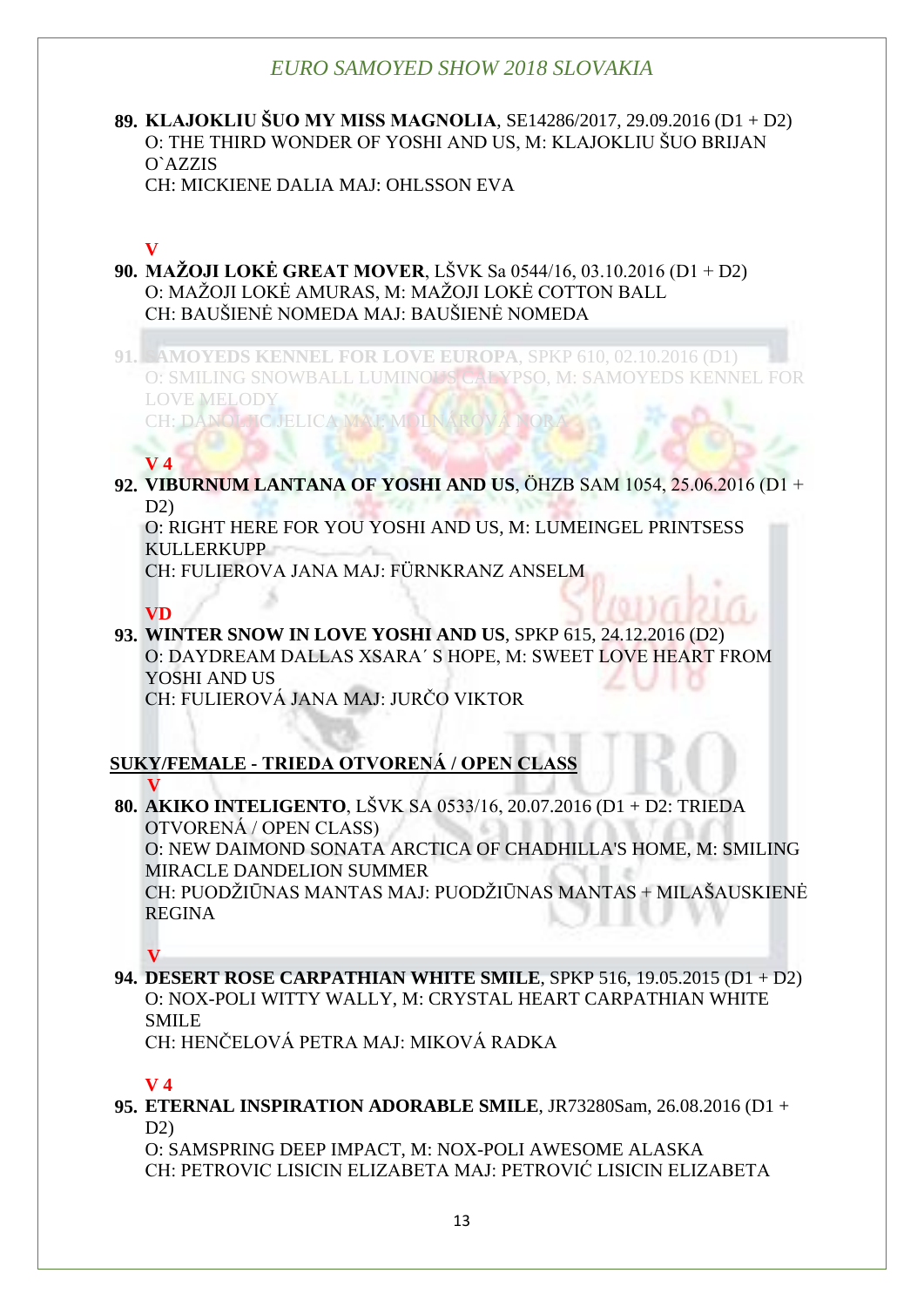**VD**

**96. EXCLUSIVE ELIN XSARA'S HOPE**, SPKP 497, 03.12.2014 (D1 + D2) O: OCEAN TWILIGHT YOSHI AND US, M: GRAND SMILE CHARMING CRISTINA

CH: MÚDRA EMÍLIA MAJ: PAŠMÍK MILAN **VD**

**97. ILVY OF HEART BREAKER MAGIA SYBERII**, PKR.V-23724, 28.04.2016 (D2) O: AKLARO HEART BREAKER FOR ORLEANSNOW, M: BISHA OF GAMBLER POWIEW POLNOCY

CH: GRADOWSKA MONIKA MAJ: REISCHL MAX

## **V 3**

**98. KLAJOKLIU ŠUO LUCKY PRINCESS**, LSVK Sa 0518/16, 24.01.2016 (D1 + D2) O: FLUFY MARVEL JEFRY SIMPLY THE BEST, M: CABAKA'S ICE CUTE OF YACKER

CH: MICKIENE DALIA MAJ: MICKIENE DALIA

### **V**

**99. LUMEINGEL LUMELILLEKE**, EST-01455/16, 10.03.2016 (D1 + D2) O: SNOWMIST ACROBAT, M: LUMEINGEL PRINTSESS MEELESPEA CH: OINITŠ KATRIN&MARGUS MAJ: AUNBAUM AIRI

## **V**

**100. LUMEINGEL LUMEPILVEKE**, EST-01454/16, 10.03.2016 (D1 + D2) O: SNOWMIST ACROBAT , M: LUMEINGEL PRINTSESS MEELESPEA CH: OINITŠ KATRIN JA MARGUS MAJ: KALLASTE-KARJUS MARE + OINITŠ KATRIN JA MARGUS

#### **V 1, CC, CAC, BEST EUROPEAN SAMOYED BITCH 2018, NAJLEPŠIA SUČKA, BOS-RES BISS**

**101. MATYELLA CLOWN KATIE**, SPKP 558, 10.03.2016 (D1 + D2) O: SMILING SNOWBALL MY MASTERPIECE, M: AKLARO HAPPY KATY O´MATYELLA CH: OKÁNIKOVÁ ERIKA MAJ: OKÁNIKOVÁ ERIKA

### **VD**

**102. MAŽOJI LOKĖ FUTURE STAR OF WINKY**, LŠVK Sa 0490/15, 02.11.2015 (D1 +  $D2$ 

O: BY ARCTIC CHALLENGE TINYGLOO OF WINKY BOW-WOW, M: SMILING MIRACLE BASIC INSTINCT

CH: BAUŠIENĖ NOMEDA MAJ: BAUŠIENĖ NOMEDA

### **VD**

**103. MISHKA NA SEVERE AURORA FIORELLA**, RKF 3959455, 04.05.2014 (D1 +

 $D2$ 

O: UNION JACK IZ MOSKOVSKOY METELY, M: POLKA TEDI BEAR IZ MOSKOVSKOY METELY CH: RYKUN IRINA MAJ: RYKUN IRINA **V 2, RES CAC**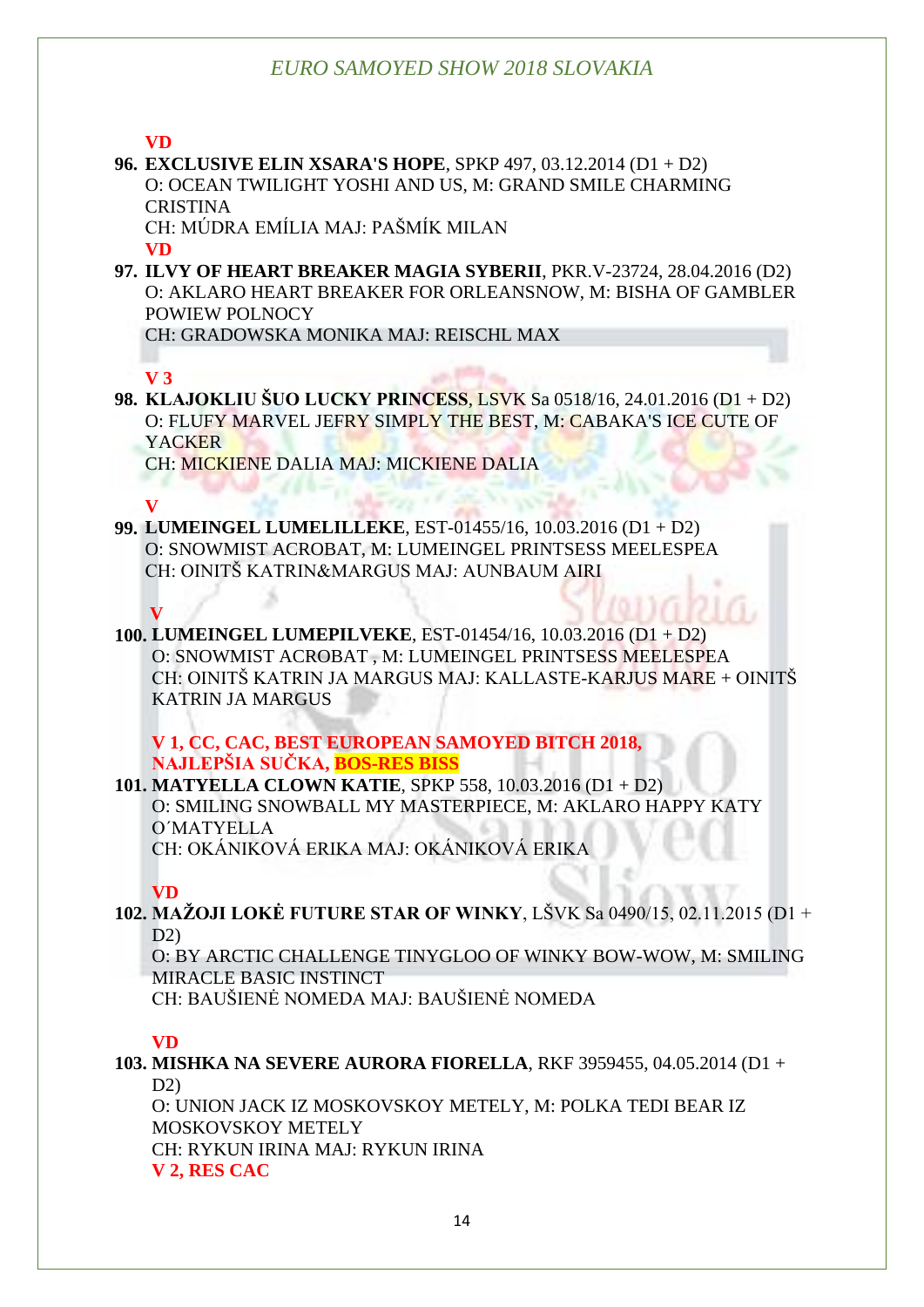#### **104. OPTIMIZMO BEAUTYQUEEN OF BRODVER**, LŠVK Sa 0379/14, 21.01.2014  $(D1 + D2)$

O: SONATA ARTICA BRODVER SNOWSTARSON, M: SMILING MIRACLE ALASKA WHITE SNOW

CH: KAIRIENĖ DIANA MAJ: ŠTURIENĖ JULIJA

**VD**

**105. RADOST ZHIZNI FALL IN LOVE**, LSVK Sa 0462/15, 01.04.2015 (D1 + D2) O: RADOST ZHIZNI ULTIMATUM, M: SMILING SNOWBALL I'M YOUR JEWEL CH: DOMBROVSKAYA OKSANA MAJ: VIZGIRDIENE JURGA

#### **VD**

**106. THE SIXTH SENSE OF YOSHI AND US**, FI48084/15, 13.12.2014 (D1 + D2) O: ALBERT SNĚHOVÝ ZÁZRAK, M: RAMZAI RHYME OF OZ CH: FULIEROVÁ JANA MAJ: KORPISALO-KOHVAKKA JENNI + KOHVAKKA JARI

#### **ABSENT**

**107. VANITY FAIR OF SEVERNAYA-SAM**, Met.Sam 96/16, 01.03.2016 (D2) O: TROUBLE MAKER OF SEVERNAYA-SAM, M: SECRET TREASURE OF SEVERNAYA-SAM CH: KÁMÁN GYULA MAJ: KÁMÁN GYULA + KIELL-GREEN AMY

**V**

**108. WELSEA'S JUDITHE HERNANDEZ**, ROI 15\39442, 03.02.2015 (D1 + D2) O: DONOVAN TIKIBARA, M: LOLITA DEL POGGIO DELLA RENA CH: DAFFUNCHIO PAOLA MAJ: DAFFUNCHIO PAOLA

### **SUKY/FEMALE - TRIEDA PRACOVNÁ / WORKING CLASS**

**V 1, CAC, 2. NAJLEPŠIA SUČKA**

**109. DIRTY DOGS HAVE MORE FUN BE MY MERMAID**, Met.Sam 102/16, 15.05.2016 (D2)

O: LUNASEA MY GAME MY SHOW, M: SMILING SNOWBALL SUGAR CAKE CH: BALLA PETER MAJ: BALLA PÉTER

### **V 2, CC, RES CAC**

**110. JOY JUST BETWEEN Y&M VIDNAVSKÁ ZÁŘE**, CMKU/S/2234/11, 19.04.2011  $(D1 + D2)$ 

O: ARCTIC AIVIK CANADIAN VIDNAVSKA ZARE, M: MERCI GUAPASS CH: PISKACISOVÁ RENATA MAJ: LUXOVÁ MARCELA

#### **SUKY/FEMALE - TRIEDA ŠAMPIÓNOV / CHAMPION CLASS VD**

**111. ACAIZA'S ALL MY SWEET LIL' LOVE**, DK04218/2016, 11.03.2016 (D1 + D2) O: DISCOS PRINS JOEY, M: WINTER DAY'S REAL LIL' STAR CH: BJERREGAARD MALENE LERCHE MAJ: DÉR ANDREA

## **V 1, CAC, 4. NAJLEPŠIA SUČKA**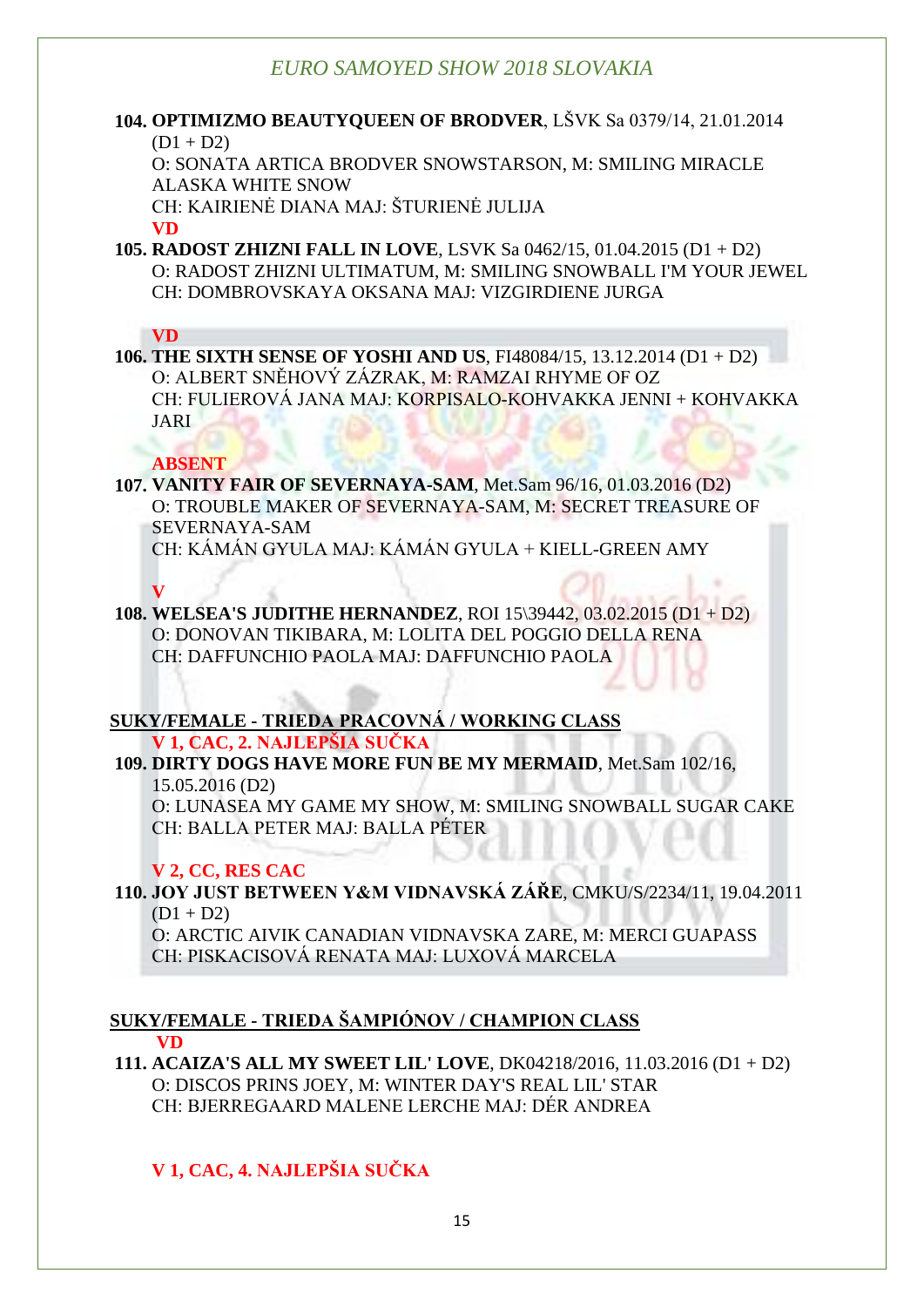#### **112. BRIGHT STAR OF MINE DUTCH MIRACLE**, NHSB 2946608, 27.11.2013 (D1 + D2)

O: ICEWONDER VOM BEVERENKANT, M: LITTLE MIRACLE OF YOSHI AND **US** 

#### CH: HRUSKOVA STANA MAJ: PUTSEYS KELLY

**113. ICEBERG QUEEN BLISSFUL SNOWFLAKE**, SLRSj- 001004, 21.01.2015 (D1) O: BELYI VOLK LUCHIK SOLNTSA, M: ICEBERG QUEEN ABSOLUTELY FABULOUS

CH: CELARC PERČIČ MATEJKA MAJ: CELARC PERCIC MATEJKA

## **V 3, CC**

**114. POLKA TEDI BEAR IZ MOSKOVSKOY METELY**, RKF 3096422, 24.09.2011  $(D1 + D2)$ 

O: ZHASMIN IZ MOSKOVSKOY METELY, M: BAIRAK AZSKAS POZEMKA CH: KASHITSINA OLGA MAJ: RYKUN IRINA

### **V 4**

**115. SMILING SNOWBALL PURE CRYSTAL**, SPKP 499, 15.10.2014 (D1 + D2) O: SMILING SNOWBALL RUSSIAN BEAR, M: SMILING SNOWBALL I'M YOUR ILLUSION

CH: USPENSKI KRISTIINE MAJ: HENČELOVÁ PETRA

### **V 2, RES CAC**

#### **116. WELSEA'S LILITH MOON**, ROI 12/151772, 10.10.2012 (D1 + D2) O: DONOVAN TIKIBARA, M: FELICIA DEL POGGIO DELLA RENA CH: DAFFUNCHIO PAOLA MAJ: DAFFUNCHIO PAOLA

 **VD**

**117. ICEBERG QUEEN ABSOLUTELY FABULOUS**, SLRSJ-000923, 24.09.2011 (D1 + D2: TRIEDA ŠAMPIÓNOV / CHAMPION CLASS) O: AKITO VOM WALDHŐFLE, M: OONA`S HEART ANAYA CH: CELARC PERCIC MATEJKA MAJ: CELARC PERCIC MATEJKA

#### **SUKY/FEMALE - TRIEDA ČESTNÁ / HONOUR CLASS V 1, RES BISS TRIEDY ČESTNEJ**

**120. ELLIS ELLA OF ZOLO ORLEANSNOW**, SPKP 393, 25.06.2009 (D1 + D2: TRIEDA ČESTNÁ / HONOUR CLASS) O: AMKIDA´S ZOLO-OF-VENUS, M: ASHLEY ALLIS ORLEANSNOW CH: KNÁPKOVÁ MARCELA MAJ: OKÁNIKOVÁ ERIKA

#### **SUKY/FEMALE - TRIEDA VETERÁNOV / VETERAN CLASS ABSENT**

**118. AMY OF ASCA SNOWY KATANGA**, SPKP / 246, 27.06.2007 (D2) O: SNOWMIST CHARMING CLOWN, M: ASCA OD CHVOJNICE CH: ONDRUŠKA JOZEF MAJ: ONDRUŠKA JOZEF

**V 2**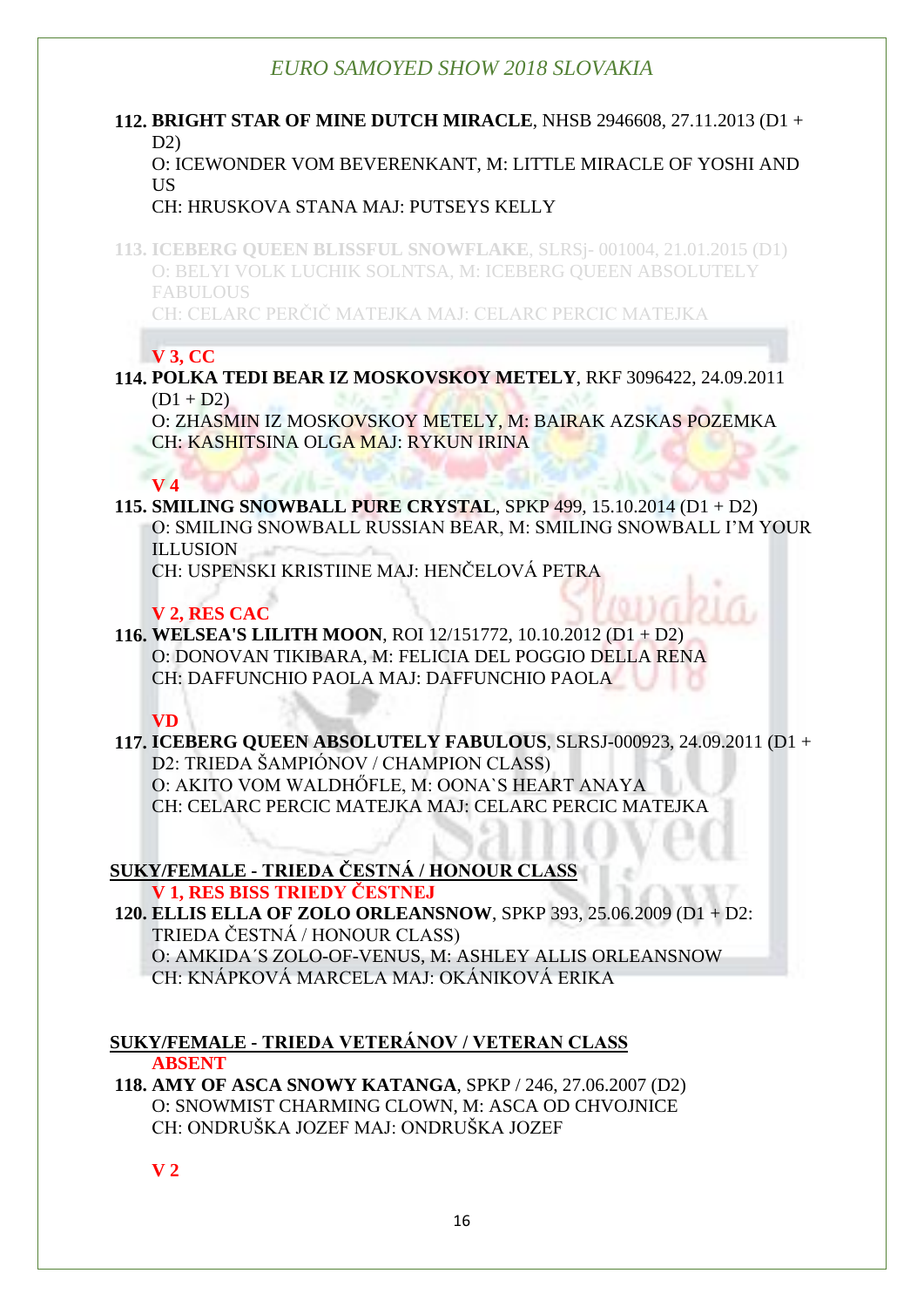**119. BELIEVE´N´XAMBA YOSHI AND US**, CMKU/S/1685/-05/04, 30.08.2004 (D1 + D2)

O: CABAKA´S SNOW TIME OF BARCO, M: HUMORESQUE SNOWY XAMBA CH: FULIEROVÁ JANA MAJ: LUXOVÁ MARCELA

#### **V 1, CC, RES BISS VETERÁN**

**121. LITTLE MIRACLE OF YOSHI AND US**, NHSB 2767020, 24.03.2009 (D1 + D2) O: BENJI OF XAMBA YOSHI AND US, M: SMILIESAM SHAKIRA CH: FULIEROVA JANA MAJ: HRUSKOVA STANKA

# **ZÁVEREČNÉ SÚŤAŽE**

**BIS COUPLE Nomeda Baušienė** Mažoji Loké Harry Potter & Mažoji Loké Great Mover

### **RES BIS COUPLE**

**Eva Ohlsson** Lejonbols Lacy Liam & Klajokliu Šuo My Miss Magnolia

## **3. BIS COUPLE**

**Dalia Mickiene** Klajokliu Šuo You Rock My World & Klajokliu Šuo Olympus Conquer Lorita

### **4. BIS COUPLE**

**Petra Henčelová** Bastion Of Joy Carpathian White Smile & Smiling Snowball Pure Crystal

### **BIS BREEDER´S GROUP**

**Klajokliu šuo** Dalia Mickiene

**RES BIS BREEDER´S GROUP Mishka na Severe** Irina Rykun

**3. BIS BREEDER´S GROUP Aklaro** Sladjana Necic

**4. BIS BREEDER´S GROUP Lumeingel** Katrin Oinits